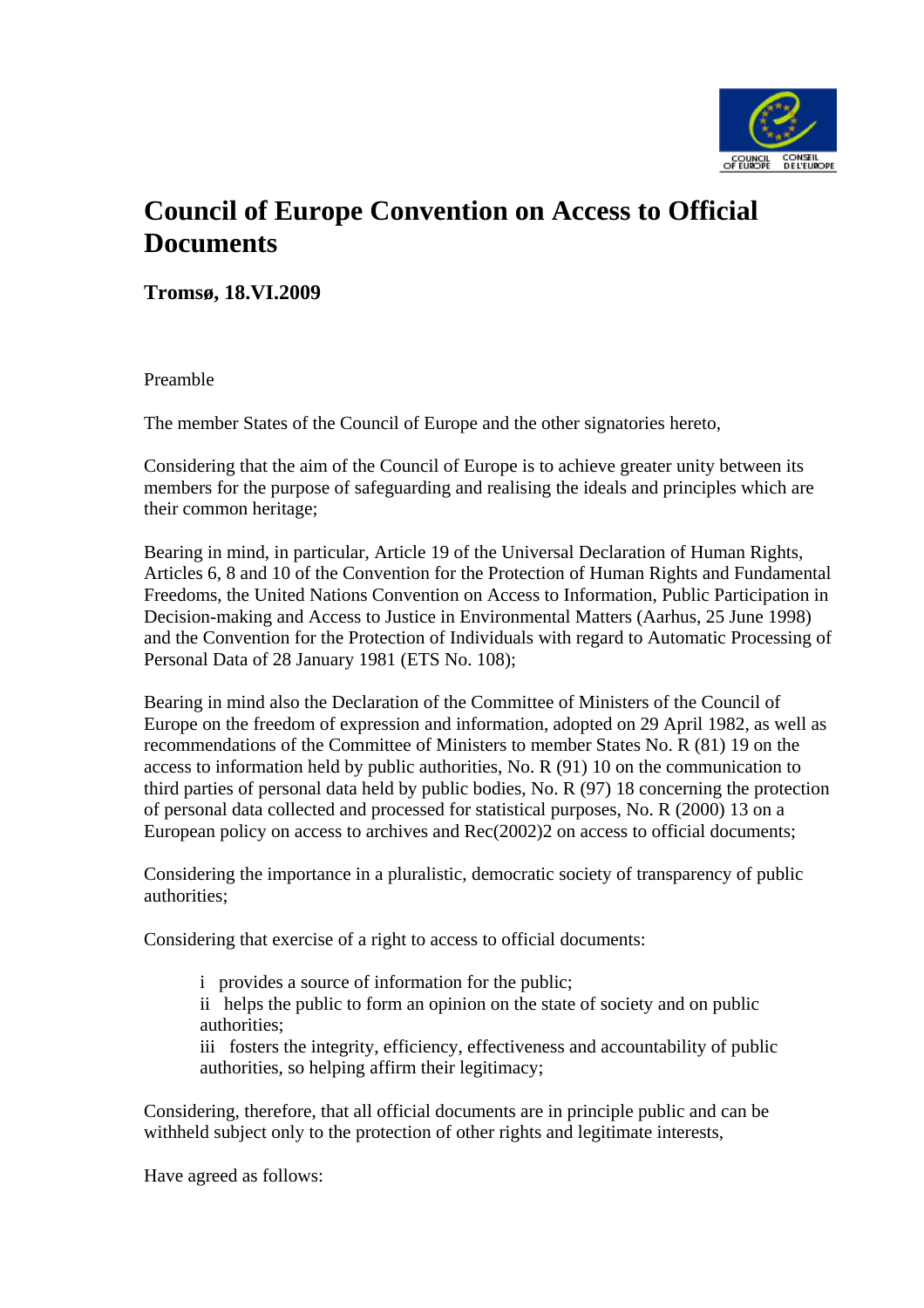# Section I

Article 1 – General provisions

1 The principles set out hereafter should be understood without prejudice to those domestic laws and regulations and to international treaties which recognise a wider right of access to official documents.

- 2 For the purposes of this Convention:
	- a i "public authorities" means:
		- 1 government and administration at national, regional and local level; 2 legislative bodies and judicial authorities insofar as they perform administrative functions according to national law;
		- 3 natural or legal persons insofar as they exercise administrative authority.

 ii Each Party may, at the time of signature or when depositing its instrument of ratification, acceptance, approval or accession, by a declaration addressed to the Secretary General of the Council of Europe, declare that the definition of "public authorities" also includes one or more of the following:

- 1 legislative bodies as regards their other activities;
- 2 judicial authorities as regards their other activities;

3 natural or legal persons insofar as they perform public functions or operate with public funds, according to national law.

b "official documents" means all information recorded in any form, drawn up or received and held by public authorities.

Article 2 – Right of access to official documents

1 Each Party shall guarantee the right of everyone, without discrimination on any ground, to have access, on request, to official documents held by public authorities.

2 Each Party shall take the necessary measures in its domestic law to give effect to the provisions for access to official documents set out in this Convention.

3 These measures shall be taken at the latest at the time of entry into force of this Convention in respect of that Party.

Article 3 – Possible limitations to access to official documents

1 Each Party may limit the right of access to official documents. Limitations shall be set down precisely in law, be necessary in a democratic society and be proportionate to the aim of protecting:

- a national security, defence and international relations;
- b public safety;
- c the prevention, investigation and prosecution of criminal activities;
- d disciplinary investigations;
- e inspection, control and supervision by public authorities;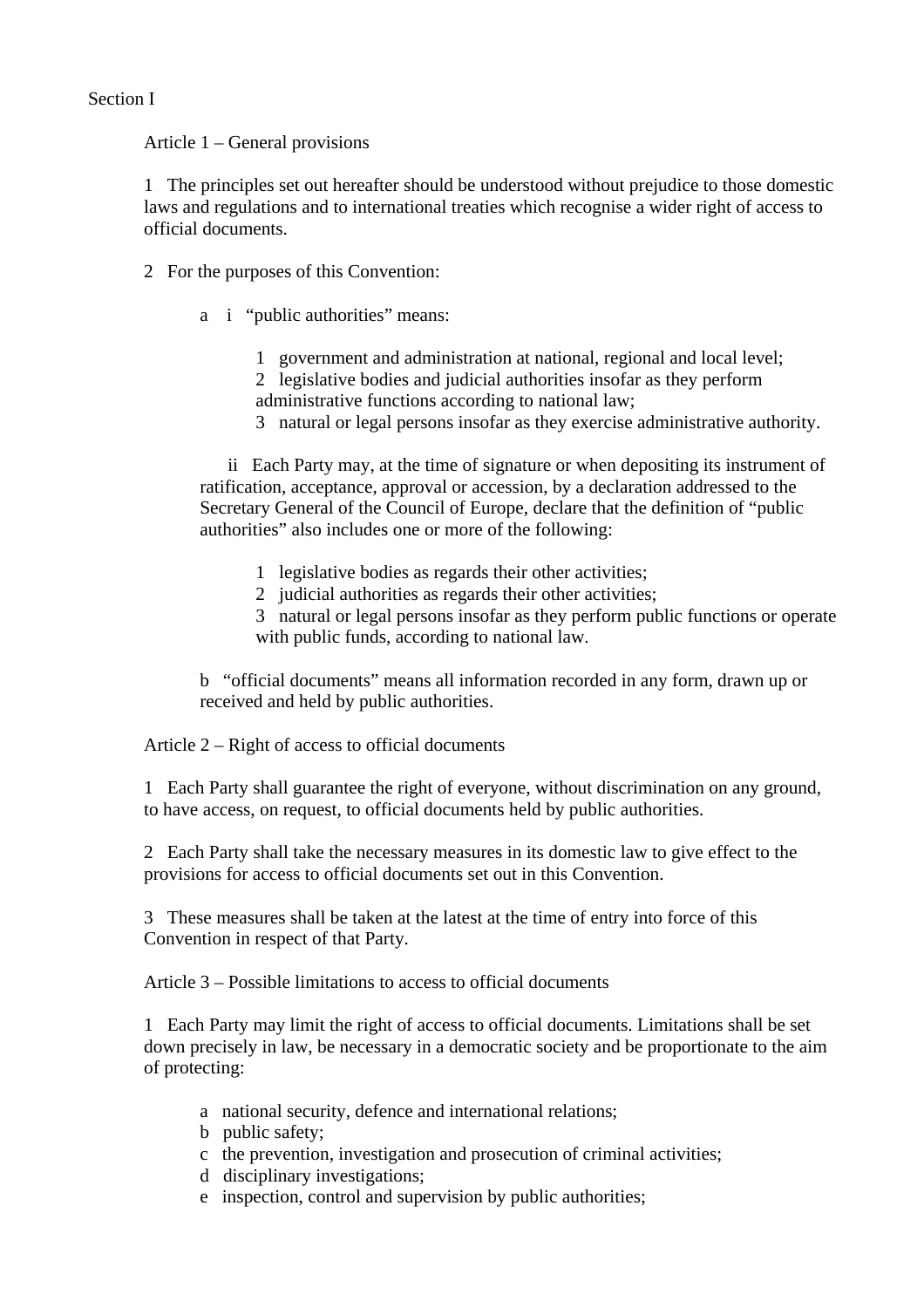f privacy and other legitimate private interests;

g commercial and other economic interests;

h the economic, monetary and exchange rate policies of the State;

i the equality of parties in court proceedings and the effective administration of justice;

j environment; or

k the deliberations within or between public authorities concerning the examination of a matter.

Concerned States may, at the time of signature or when depositing their instrument of ratification, acceptance, approval or accession, by a declaration addressed to the Secretary General of the Council of Europe, declare that communication with the reigning Family and its Household or the Head of State shall also be included among the possible limitations.

2 Access to information contained in an official document may be refused if its disclosure would or would be likely to harm any of the interests mentioned in paragraph 1, unless there is an overriding public interest in disclosure.

3 The Parties shall consider setting time limits beyond which the limitations mentioned in paragraph 1 would no longer apply.

Article 4 – Requests for access to official documents

1 An applicant for an official document shall not be obliged to give reasons for having access to the official document.

2 Parties may give applicants the right to remain anonymous except when disclosure of identity is essential in order to process the request.

3 Formalities for requests shall not exceed what is essential in order to process the request.

Article 5 – Processing of requests for access to official documents

1 The public authority shall help the applicant, as far as reasonably possible, to identify the requested official document.

2 A request for access to an official document shall be dealt with by any public authority holding the document. If the public authority does not hold the requested official document or if it is not authorised to process that request, it shall, wherever possible, refer the application or the applicant to the competent public authority.

3 Requests for access to official documents shall be dealt with on an equal basis.

4 A request for access to an official document shall be dealt with promptly. The decision shall be reached, communicated and executed as soon as possible or within a reasonable time limit which has been specified beforehand.

5 A request for access to an official document may be refused:

i if, despite the assistance from the public authority, the request remains too vague to allow the official document to be identified; or

ii if the request is manifestly unreasonable.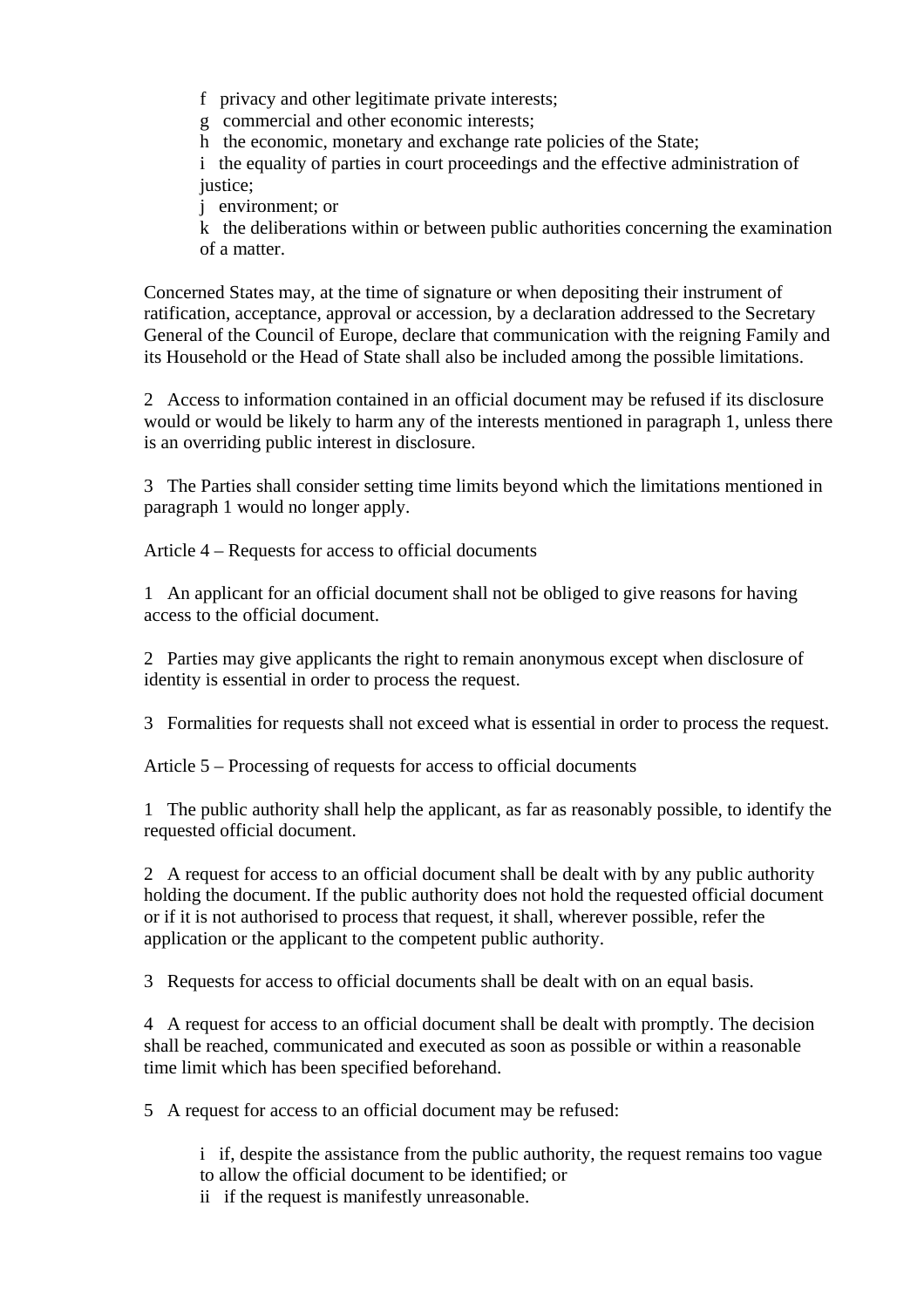6 A public authority refusing access to an official document wholly or in part shall give the reasons for the refusal. The applicant has the right to receive on request a written justification from this public authority for the refusal.

Article 6 – Forms of access to official documents

1 When access to an official document is granted, the applicant has the right to choose whether to inspect the original or a copy, or to receive a copy of it in any available form or format of his or her choice unless the preference expressed is unreasonable.

2 If a limitation applies to some of the information in an official document, the public authority should nevertheless grant access to the remainder of the information it contains. Any omissions should be clearly indicated. However, if the partial version of the document is misleading or meaningless, or if it poses a manifestly unreasonable burden for the authority to release the remainder of the document, such access may be refused.

3 The public authority may give access to an official document by referring the applicant to easily accessible alternative sources.

Article 7 – Charges for access to official documents

1 Inspection of official documents on the premises of a public authority shall be free of charge. This does not prevent Parties from laying down charges for services in this respect provided by archives and museums.

2 A fee may be charged to the applicant for a copy of the official document, which should be reasonable and not exceed the actual costs of reproduction and delivery of the document. Tariffs of charges shall be published.

Article 8 – Review procedure

1 An applicant whose request for an official document has been denied, expressly or impliedly, whether in part or in full, shall have access to a review procedure before a court or another independent and impartial body established by law.

2 An applicant shall always have access to an expeditious and inexpensive review procedure, involving either reconsideration by a public authority or review in accordance with paragraph 1.

Article 9 – Complementary measures

The Parties shall inform the public about its right of access to official documents and how that right may be exercised. They shall also take appropriate measures to:

a educate public authorities in their duties and obligations with respect to the implementation of this right;

b provide information on the matters or activities for which they are responsible;

c manage their documents efficiently so that they are easily accessible; and

d apply clear and established rules for the preservation and destruction of their documents.

Article 10 – Documents made public at the initiative of the public authorities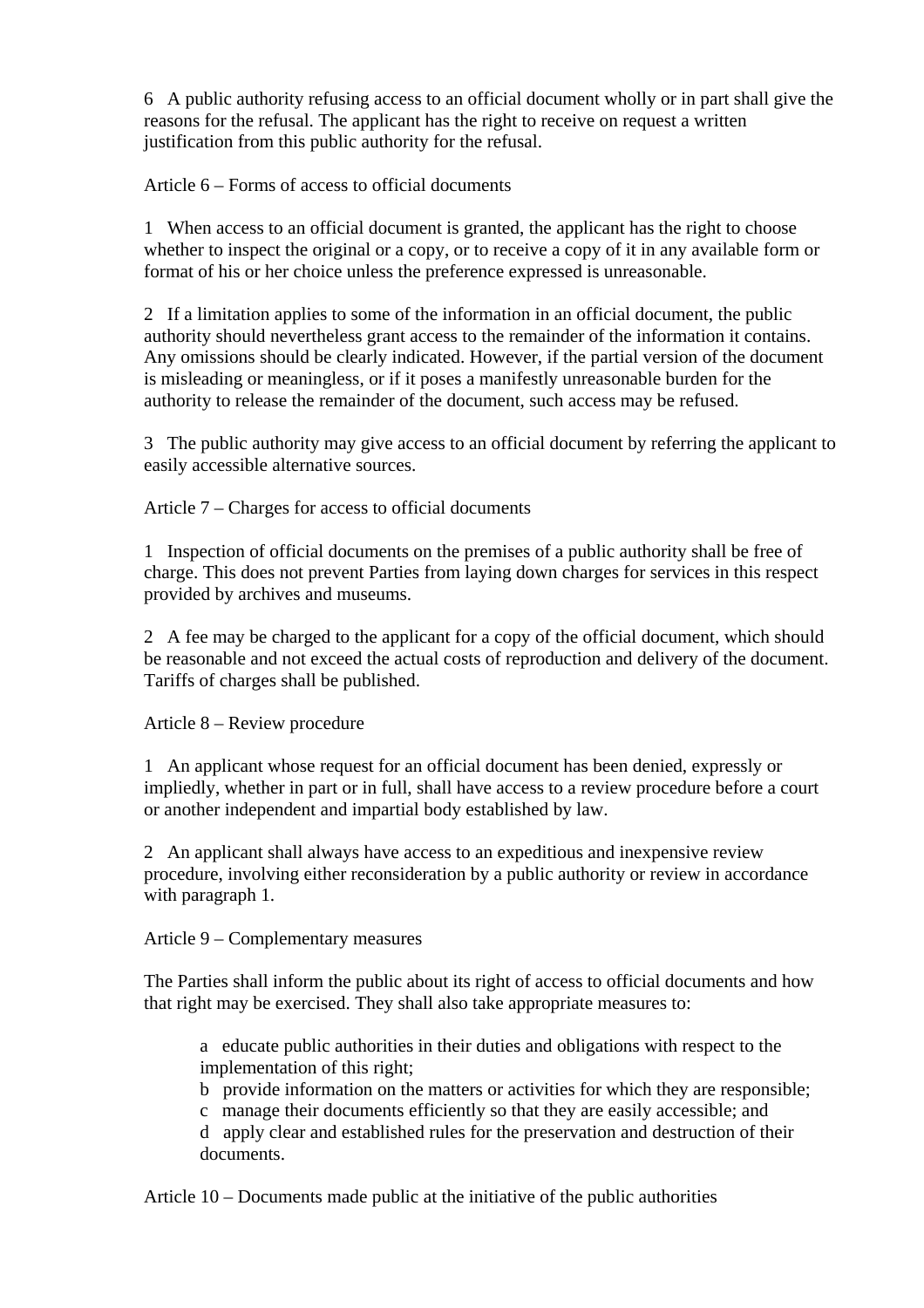At its own initiative and where appropriate, a public authority shall take the necessary measures to make public official documents which it holds in the interest of promoting the transparency and efficiency of public administration and to encourage informed participation by the public in matters of general interest.

## Section II

Article 11 – Group of Specialists on Access to Official Documents

1 A Group of Specialists on Access to Official Documents shall meet at least once a year with a view to monitoring the implementation of this Convention by the Parties, notably:

a reporting on the adequacy of the measures in law and practice taken by the Parties to give effect to the provisions set out in this Convention;

b i expressing opinions on any question concerning the application of this Convention;

 ii making proposals to facilitate or improve the effective use and implementation of this Convention, including the identification of any problems;

 iii exchanging information and reporting on significant legal, policy or technological developments;

 iv making proposals to the Consultation of Parties for the amendment of this Convention;

 v formulating its opinion on any proposal for the amendment of this Convention made in accordance with Article 19.

2 The Group of Specialists may request information and opinions from civil society.

3 The Group of Specialists shall consist of a minimum of 10 and a maximum of 15 members. The members are elected by the Consultation of Parties for a period of four years, renewable once, from a list of experts, each Party proposing two experts. They shall be chosen from among persons of the highest integrity recognised for their competence in the field of access to official documents. A maximum of one member may be elected from the list proposed by each Party.

4 The members of the Group of Specialists shall sit in their individual capacity, be independent and impartial in the exercise of their functions and shall not receive any instructions from governments.

5 The election procedure of the members of the Group of Specialists shall be determined by the Committee of Ministers, after consulting with and obtaining the unanimous consent of the Parties to the Convention, within a period of one year following the entry into force of this Convention. The Group of Specialists shall adopt its own rules of procedure.

Article 12 – Consultation of the Parties

1 The Consultation of the Parties shall be composed of one representative per Party.

2 The Consultation of the Parties shall take place with a view to:

- a considering the reports, opinions and proposals of the Group of Specialists;
- b making proposals and recommendations to the Parties;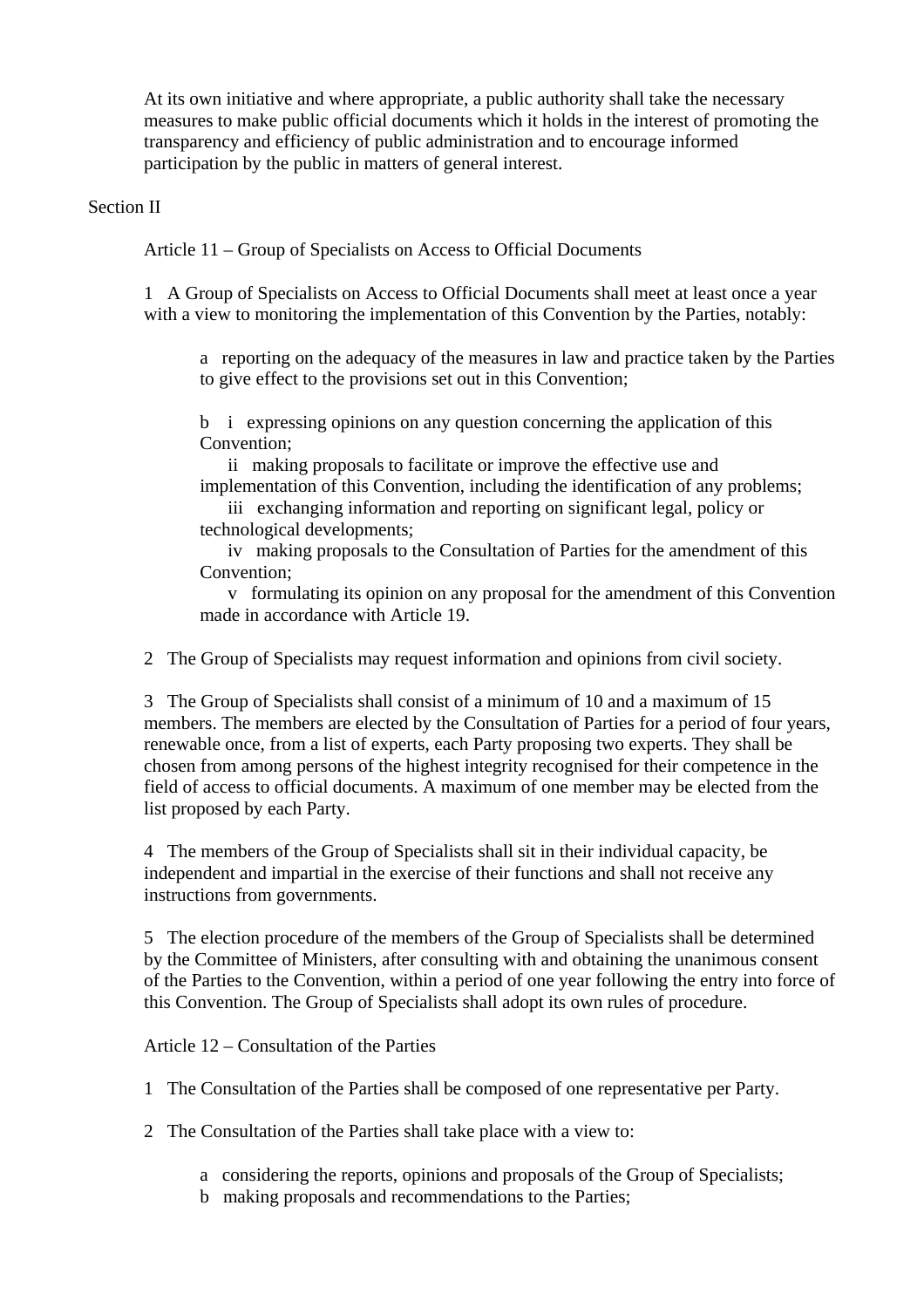c making proposals for the amendment of this Convention in accordance with Article 19;

d formulating its opinion on any proposal for the amendment of this Convention made in accordance with Article 19.

3 The Consultation of the Parties shall be convened by the Secretary General of the Council of Europe within one year after the entry into force of this Convention in order to elect the members of the Group of Specialists. It shall subsequently meet at least once every 4 years and in any case, when the majority of the Parties, the Committee of Ministers or the Secretary General of the Council of Europe requests its convocation. The Consultation of the Parties shall adopt its own rules of procedure.

4 After each meeting, the Consultation of the Parties shall submit to the Committee of Ministers an activity report.

Article 13 – Secretariat

The Consultation of the Parties and the Group of Specialists shall be assisted by the Secretariat of the Council of Europe in carrying out their functions pursuant to this Section.

Article 14 – Reporting

1 Within a period of one year following the entry into force of this Convention in respect of a Contracting Party, the latter shall transmit to the Group of Specialists a report containing full information on the legislative and other measures taken to give effect to the provisions of this Convention.

2 Thereafter, each Party shall transmit to the Group of Specialists before each meeting of the Consultation of the Parties an update of the information mentioned in paragraph 1.

3 Each Party shall also transmit to the Group of Specialists any information that it requests to fulfil its tasks.

Article 15 – Publication

The reports submitted by Parties to the Group of Specialists, the reports, proposals and opinions of the Group of Specialists and the activity reports of the Consultation of the Parties shall be made public.

#### Section III

Article 16 – Signature and entry into force of the Convention

1 This Convention shall be open for signature by the member States of the Council of Europe.

2 This Convention is subject to ratification, acceptance or approval. Instruments of ratification, acceptance or approval shall be deposited with the Secretary General of the Council of Europe.

3 This Convention shall enter into force on the first day of the month following the expiration of a period of three months after the date on which 10 member States of the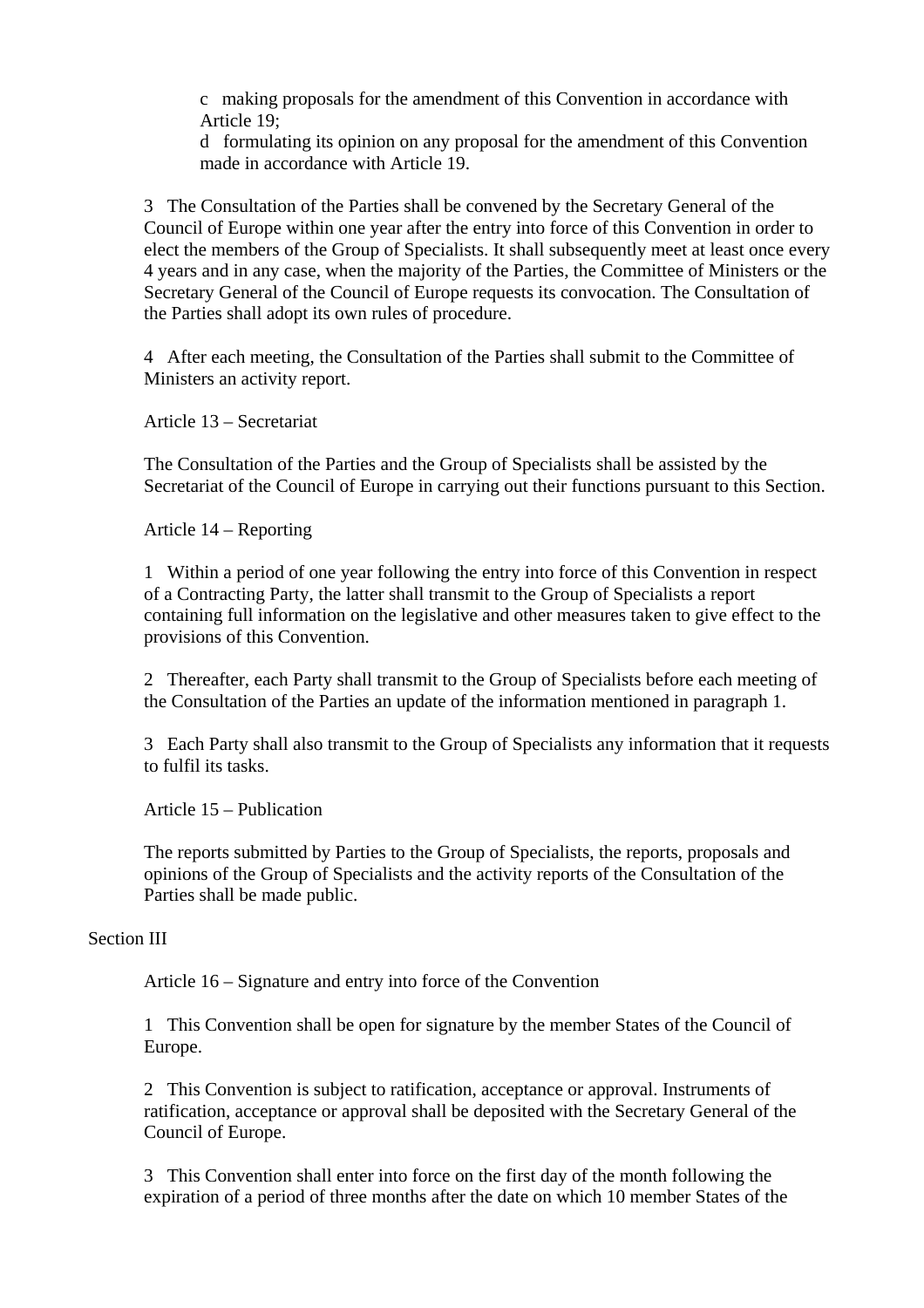Council of Europe have expressed their consent to be bound by the Convention in accordance with the provisions of paragraph 2.

4 In respect of any Signatory State which subsequently expresses its consent to be bound by it, the Convention shall enter into force on the first day of the month following the expiration of a period of three months after the date of the expression of its consent to be bound by the Convention in accordance with the provisions of paragraph 2.

# Article 17 – Accession to the Convention

1 After the entry into force of this Convention, the Committee of Ministers of the Council of Europe may, after consulting the Parties to this Convention and obtaining their unanimous consent, invite any State which is not a member of the Council of Europe or any international organisation to accede to this Convention. The decision shall be taken by the majority provided for in Article 20.d of the Statute of the Council of Europe and by unanimous vote of the representatives of the Parties entitled to sit on the Committee of Ministers.

2 In respect of any State or international organisation acceding to the Convention under paragraph 1 above, the Convention shall enter into force on the first day of the month following the expiration of a period of three months after the date of deposit of the instrument of accession with the Secretary General of the Council of Europe.

# Article 18 – Territorial application

1 Any State may at the time of signature or when depositing its instrument of ratification, acceptance, approval or accession, specify the territory or territories to which this Convention shall apply.

2 Any State may, at any later date, by a declaration addressed to the Secretary General of the Council of Europe, extend the application of this Convention to any other territory specified in the declaration for whose international relations it is responsible. In respect of such territory the Convention shall enter into force on the first day of the month following the expiration of a period of three months after the date of receipt of such declaration by the Secretary General.

3 Any declaration made under the two preceding paragraphs may, in respect of any territory specified in such declaration, be withdrawn by a notification addressed to the Secretary General. The withdrawal shall become effective on the first day of the month following the expiration of a period of three months after the date of receipt of such notification by the Secretary General.

Article 19 – Amendments to the Convention

1 Amendments to this Convention may be proposed by any Party, the Committee of Ministers of the Council of Europe, the Group of Specialists or the Consultation of the Parties.

2 Any proposal for amendment shall be communicated by the Secretary General of the Council of Europe to the Parties.